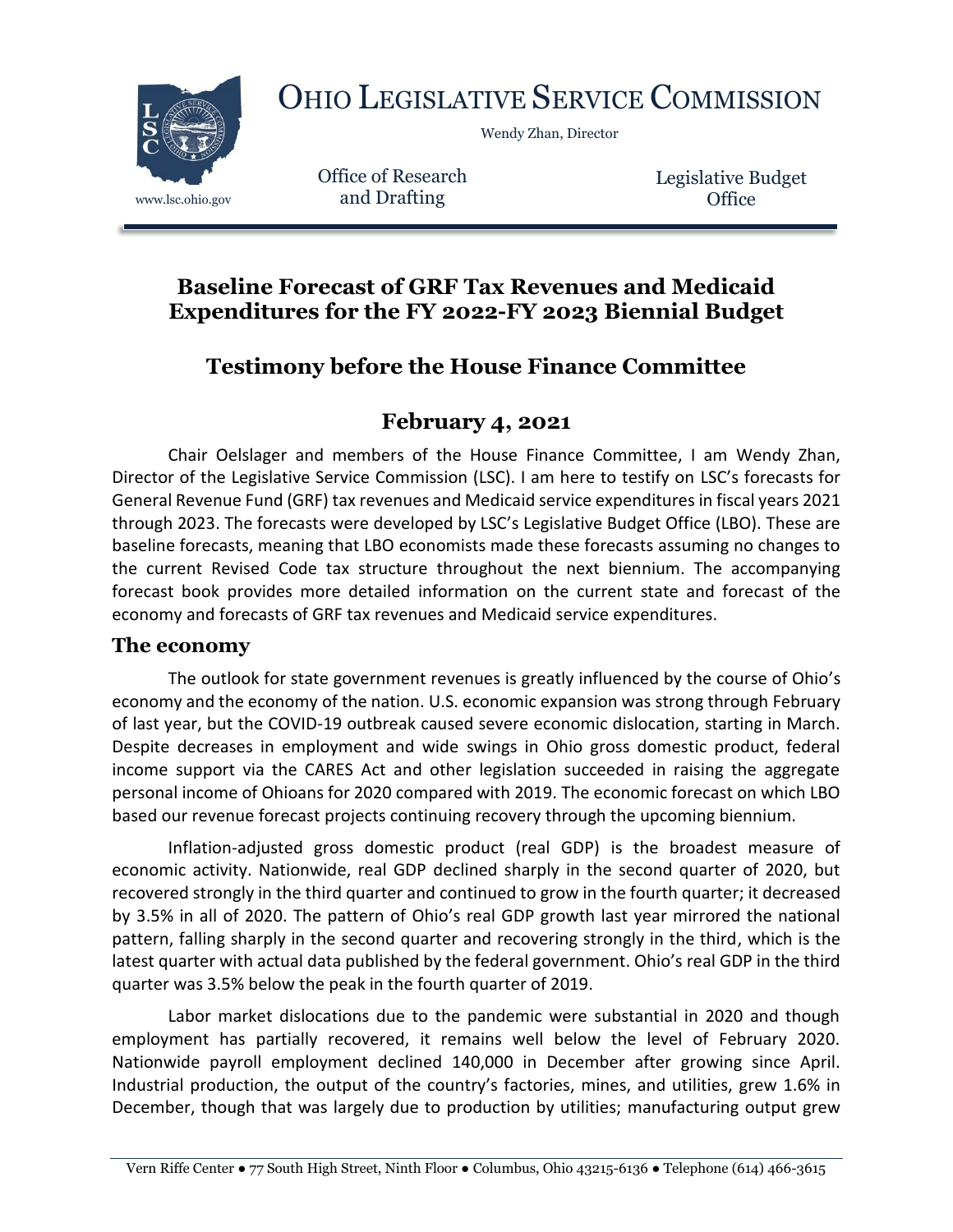just 0.9%. Retail sales fell slightly in December from November's level, but were 2.9% above the December 2019 level. In Ohio, total payroll employment fell by 11,500 (0.2%) in December and was about 350,000 below December 2019. Most of that employment loss has been in service industries, particularly the leisure and hospitality sector, which has seen a 125,400 reduction since last year accounting for over one-third of the total job loss. Unemployment rates in the nation and the state have edged lower in recent months but remain higher than before the pandemic.

In developing our revenue forecasts, LBO economists have relied on IHS Markit, a leading economic forecasting firm, for the macro economic forecasts. Specifically, we have used the company's December baseline forecasts for the nation and Ohio as the source for most input or explanatory variables in our models. Those forecasts are for the economic expansion in the nation and Ohio to continue at a moderate pace during the period corresponding to state FY 2022 and FY 2023. As is detailed in the accompanying forecast book, for the upcoming biennium, IHS Markit's December baseline forecast shows national real GDP continuing to grow, at about a 3.4% annual rate on average, up from 1.0% growth in FY 2021. Ohio's real GDP is also predicted to continue growing during this period, but at a slower average annual rate of about 2.9%. Personal income is forecast to grow during the same period, by about a 2.8% annual rate on average for the nation and about 2.4% on average for Ohio. The unemployment rate is anticipated to average around 4.8% annually for the nation and 5.2% annually for Ohio in the next biennium. Both are lower than the projected annual rates of 7.0% for the nation and 6.8% for Ohio for the current fiscal year. Inflation, measured by the consumer price index, is projected to be around 2.3% through the upcoming biennium.

A number of risks could alter the course of the current expansion. A possible resurgence of the COVID-19 pandemic and any potential set-back in vaccinations could lead to increased labor market dislocations again. The experience of 2020 is instructive, as few foresaw the possibility of the pandemic, and its economic consequences, during the time when the current biennial budget was put together. Exports could be reduced due to events abroad. Though the United Kingdom's exit from the European Union seems to have been accomplished with minimal dislocations, there remains considerable tension between the U.S. and China over trade issues, and some trading partners may have less access to vaccines than the U.S., with negative consequences for their importing U.S.-made goods. As always, there is the possibility of unforeseen geopolitical risks.

As you consider our tax revenue projections, then, please remember that economic forecasts are inherently uncertain, just like any other attempt to predict the future. We are confident in our methodology, but we know that the forecast will be wrong in some respects and to some degree. Our baseline forecast could prove too optimistic regarding economic growth in the nation and Ohio. Alternatively, it could be too pessimistic.

#### **Revenue forecasts**

The LBO baseline forecasts for FY 2022 and FY 2023 assume the current Revised Code tax structure. So, for example, the personal income tax forecast reflects the 4.0% reduction in income tax rates enacted in H.B. 166 of the 133<sup>rd</sup> General Assembly. But our baseline forecasts assume the Public Library Fund (PLF) and the Local Government Fund (LGF) would each receive 1.66% of GRF tax receipts during the next biennium, which is the percentage established in the Revised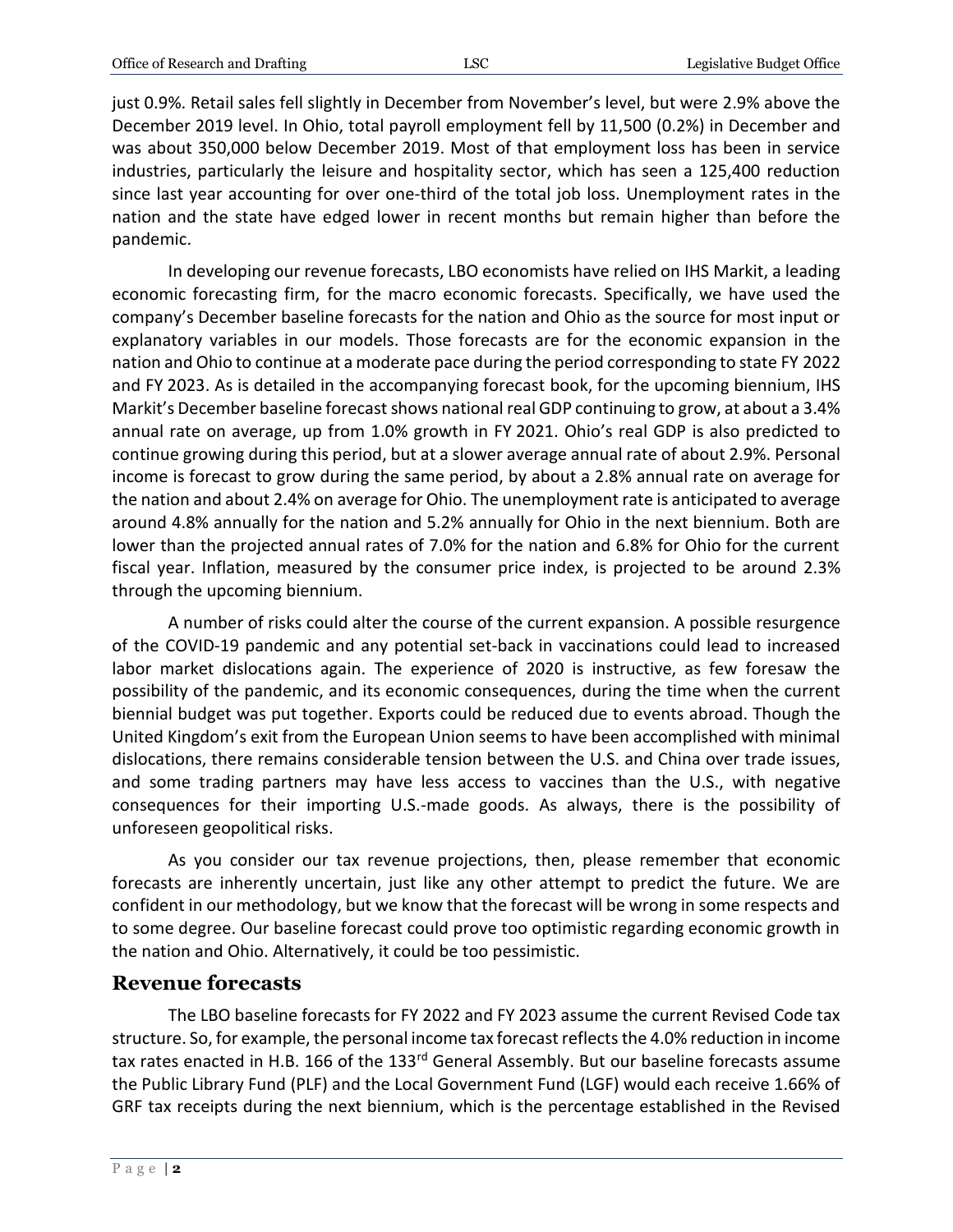Code. A temporary provision of H.B. 166 increases these two funds' shares of GRF tax receipts during the current biennium to 1.70% for PLF and 1.68% for the LGF.

| <b>LBO Baseline GRF Tax Revenue Forecasts</b><br>(after distributions to PLF and LGF) |                    |                    |                    |  |  |
|---------------------------------------------------------------------------------------|--------------------|--------------------|--------------------|--|--|
|                                                                                       | <b>FY 2021</b>     | <b>FY 2022</b>     | <b>FY 2023</b>     |  |  |
| Total                                                                                 | \$24,788.5 million | \$25,236.8 million | \$26,027.2 million |  |  |
| Dollar Growth                                                                         | \$2,165.3 million  | \$448.3 million    | \$790.4 million    |  |  |
| Percent Growth                                                                        | 9.6%               | 1.8%               | 3.1%               |  |  |

As seen from the table above, for FY 2021, LBO estimates total GRF tax revenue, after distributions to the two local government funds, to be \$24.79 billion, which is an increase of \$2.17 billion (9.6%) from FY 2020. The estimated high growth rate in FY 2021 reflects the impact of the pandemic on FY 2020 total GRF tax revenue, which declined 3.7% from FY 2019, and the effect of various federal stimulus programs along with the effects of pent-up consumer demand and the shift from services to goods in consumer expenditures, among other factors.

For FY 2022, LBO forecasts total GRF tax revenue to be \$25.24 billion, an increase of \$448 million (1.8%) from FY 2021. For FY 2023, LBO forecasts total GRF tax revenue to be \$26.03 billion, an increase of \$790 million (3.1%) from FY 2022. Major GRF taxes are generally forecast to grow at a moderate rate during the upcoming biennium. The forecasted small decrease of 0.3% in income tax revenue in FY 2022 was due entirely to the delay in the tax year 2019 filing deadline that inflated income tax receipts for FY 2021. Income tax revenue is forecast to increase 4.2% in FY 2023. Revenue from the nonauto sales tax is expected to increase 3.9% in FY 2022 and 2.9% in FY 2023. Auto sales tax revenue is expected to decrease somewhat (-0.6%) in FY 2022 after estimated strong growth in FY 2021 (11.8%) and then resume moderate growth of 2.4% in FY 2023. The commercial activity tax (CAT) is forecast to grow 5.7% in FY 2022 and 3.2% in FY 2023, after an estimated decrease of 3.0% in FY 2021, reflecting the anticipated economic recovery after the pandemic. Cigarette tax revenue is projected to decline in both FY 2022 (-3.2%) and FY 2023 (-2.2%). This is due to the continuation of a long-term trend that was temporarily interrupted during the pandemic.

#### **Comparison of LBO and executive budget baseline tax revenue forecasts**

LBO economists forecast higher baseline GRF tax revenues for the current fiscal year and the next biennium than are forecast for the executive budget. The differences between LBO's forecasts and those in the executive budget are summarized in the table below. The differences are presented as LBO's forecast minus the executive's, so the positive numbers indicate a higher LBO forecast for each year.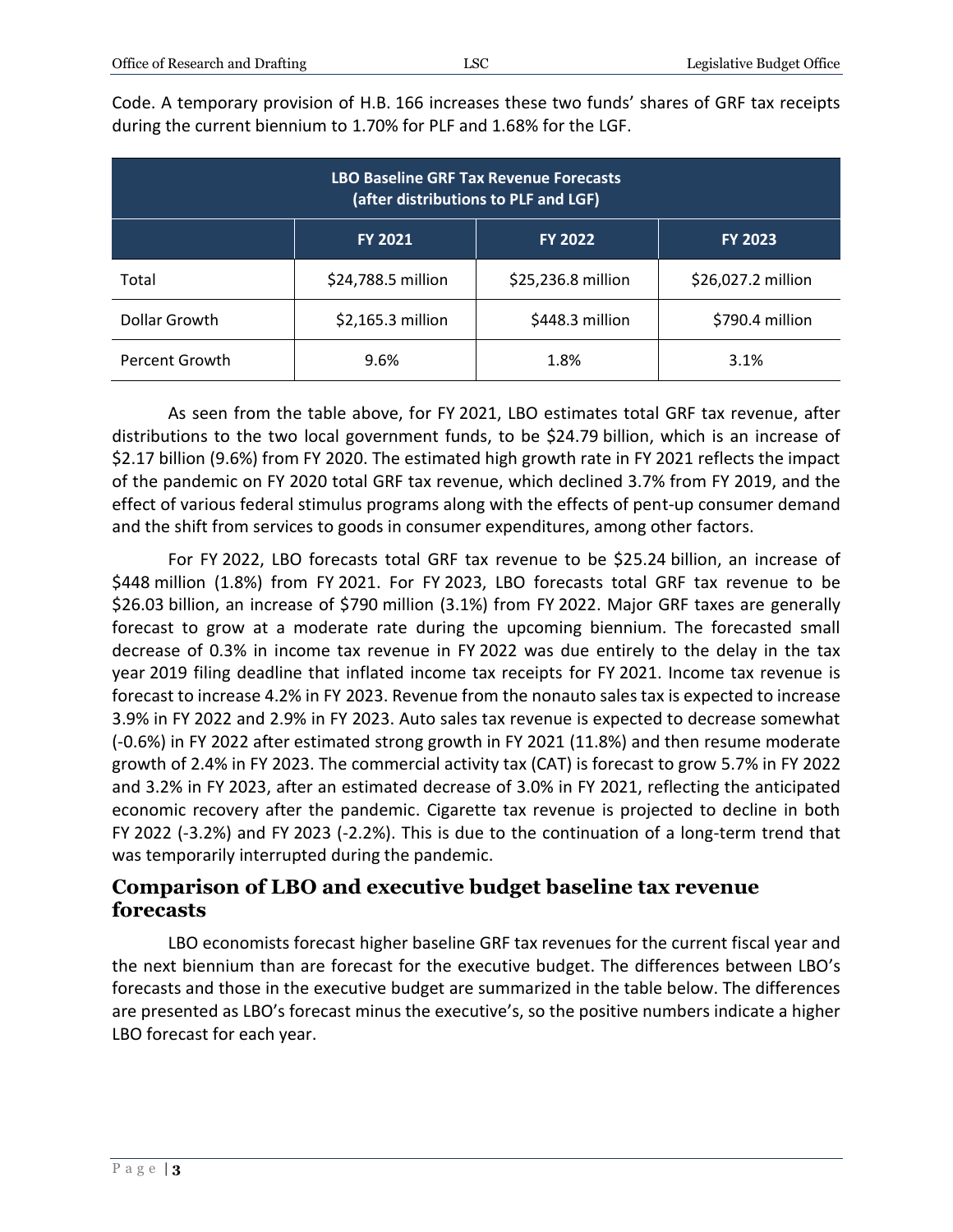| Summary of LBO and OBM Baseline GRF Tax Revenue Forecast Differences |                 |                 |                 |  |  |
|----------------------------------------------------------------------|-----------------|-----------------|-----------------|--|--|
|                                                                      | <b>FY 2021</b>  | <b>FY 2022</b>  | <b>FY 2023</b>  |  |  |
| Dollar Difference                                                    | \$494.1 million | \$447.8 million | \$390.3 million |  |  |
| Percent Difference                                                   | 2.0%            | 1.8%            | 1.5%            |  |  |

The differences between LBO's forecast and the executive budget forecast for FY 2022 and FY 2023 are mainly due to the forecast difference for FY 2021. The forecasted growth rates for total GRF tax revenue for FY 2022 and FY 2023 are fairly similar between the two forecasts. As indicated earlier, LBO economists forecast total GRF tax revenue to increase by 1.8% in FY 2022 and 3.1% in FY 2023, in comparison with a growth rate of 2.0% in FY 2022 and 3.4% in FY 2023 under the executive budget baseline forecast. However, LBO economists anticipate FY 2021 total GRF tax revenue to grow 9.6% from FY 2020 compared with a growth rate of 7.4% in the executive budget forecast.

### **Medicaid service expenditure forecast**

Medicaid services are an entitlement for individuals who meet eligibility requirements. This means that if eligible for Medicaid, the individual is guaranteed the benefits and the state is obligated to pay for them. Medicaid expenditures also comprise a significant portion of the state GRF budget. It is for these two reasons that LBO and the executive forecast Medicaid service expenditures.

The differences between LBO's Medicaid forecasts and those in the executive budget are summarized in the table below. The differences are presented as LBO's forecast minus the executive's, so the negative numbers indicate a lower LBO forecast and the positive numbers indicate a higher LBO forecast.

| <b>Summary of LBO and OBM Baseline GRF Medicaid Forecast Differences</b> |                |                     |                 |  |  |
|--------------------------------------------------------------------------|----------------|---------------------|-----------------|--|--|
|                                                                          | <b>FY 2021</b> | <b>FY 2022</b>      | <b>FY 2023</b>  |  |  |
| Dollar Difference                                                        | \$19.1 million | $-$ \$446.1 million | \$155.6 million |  |  |
| State Share                                                              | \$5.9 million  | $-$138.3$ million   | \$48.2 million  |  |  |
| Percent Difference                                                       | 0.1%           | $-1.7%$             | 0.6%            |  |  |

The differences between LBO's and the executive's baseline projections are largely influenced by somewhat different assumptions on caseloads. For example, LBO assumes that the Medicaid caseload level will go up until the fall of 2021, while the executive assumes the caseloads will continue going up until the end of 2021.

For FY 2022, LBO's baseline forecast for Medicaid service expenditures (excluding administrative costs) is \$33.24 billion in combined state and federal dollars. This is a \$1.94 billion